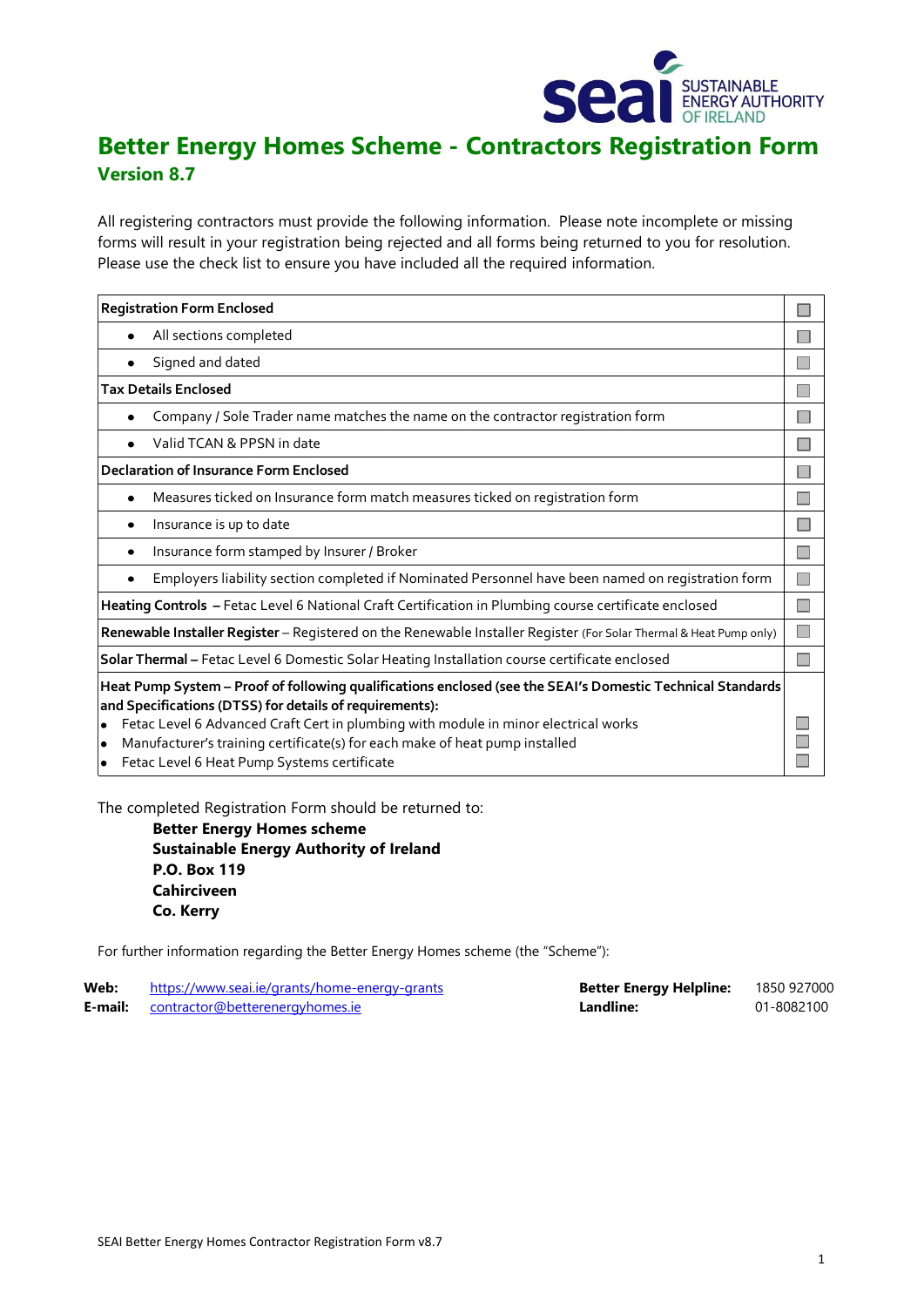

**Please use Block Capitals when completing this form, and complete all sections.** 

## **1. Contractor Details:**

| <b>Company /Trading</b><br><b>Name</b> |         |           |               |
|----------------------------------------|---------|-----------|---------------|
| <b>Please tick</b>                     | Company | <b>OR</b> | Self-employed |

## **2. Key Contact Details:**

| <b>Title</b>     |  |  |  |  |  |  |  |  |  |  |  |  |
|------------------|--|--|--|--|--|--|--|--|--|--|--|--|
| <b>Forename</b>  |  |  |  |  |  |  |  |  |  |  |  |  |
| <b>Surname</b>   |  |  |  |  |  |  |  |  |  |  |  |  |
| <b>Address</b>   |  |  |  |  |  |  |  |  |  |  |  |  |
|                  |  |  |  |  |  |  |  |  |  |  |  |  |
| County           |  |  |  |  |  |  |  |  |  |  |  |  |
| <b>Email</b>     |  |  |  |  |  |  |  |  |  |  |  |  |
| <b>Telephone</b> |  |  |  |  |  |  |  |  |  |  |  |  |
| <b>Mobile</b>    |  |  |  |  |  |  |  |  |  |  |  |  |
| Fax              |  |  |  |  |  |  |  |  |  |  |  |  |

- Registered Contractors are obliged to maintain an active e-mail address to ensure that they are kept informed of procedural communications, scheme notices and information requests. Failure to do so by a Contractor may result in penalty points and possible de-registration in accordance with the Better Energy Homes scheme document Quality Assurance and Disciplinary Procedures
- The email address provided above will be the ONLY email address by which SEAI will communicate with you.

### **3. Contractor Insurance Details:**

| Insurance:                                         | <b>Insurance Company:</b> | <b>Expiration Date:</b> |
|----------------------------------------------------|---------------------------|-------------------------|
| <b>Public and Products Liability</b><br>Insurance: |                           |                         |
| <b>Employer Liability Insurance:</b>               |                           |                         |

A Declaration of Insurance form is enclosed on page 10. Please ensure that this is completed and returned with your registration form.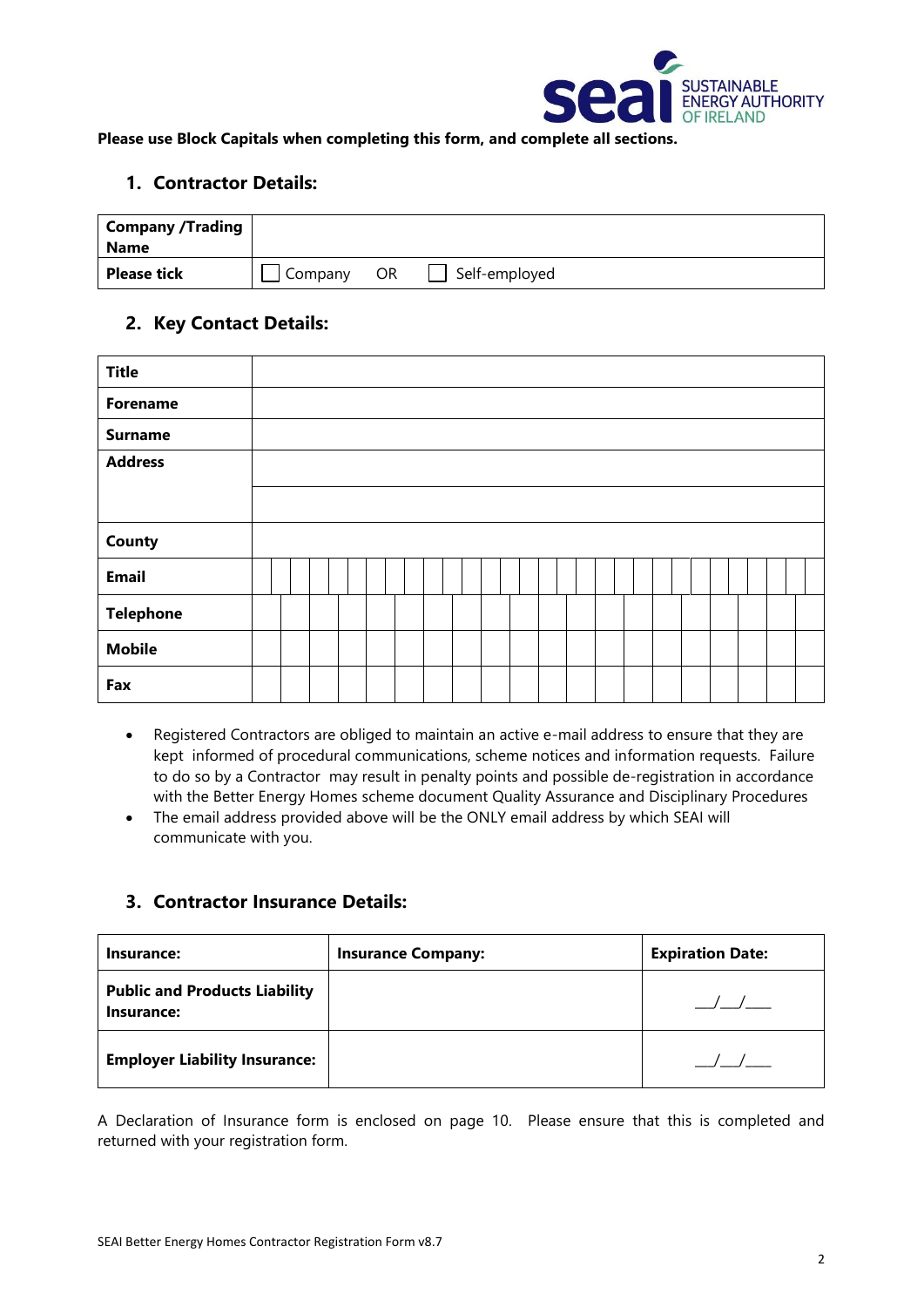

## **4. Business Details:**

| <b>VAT Registered?</b>                     | Yes<br>No                 |
|--------------------------------------------|---------------------------|
| VAT No.                                    |                           |
| <b>Applicant PPSN/Tax Reference number</b> |                           |
| <b>Access number</b>                       |                           |
| Have you or your company ever been         |                           |
| registered previously under the Home       | HES Contractor ID number. |
| <b>Energy Saving, Greener Homes and/or</b> |                           |
| <b>Better Energy Homes schemes?</b>        | GHS Installer ID number.  |
| *If yes please provide your previous       |                           |
| registration ID number(s)                  | BEH installer ID number.  |
|                                            |                           |

# **5. Serviced Areas: (please tick the areas you will service)**

| Dublin                      |
|-----------------------------|
| Leinster (excluding Dublin) |
| Munster                     |
| Connacht                    |
| Ulster                      |

## **6. Measure Type:**

**(Please only tick the measures that you are qualified and insured to undertake and wish to be registered for)**

| <b>Attic / Roof Insulation</b> | Yes                                                                                                                                                                                                                |
|--------------------------------|--------------------------------------------------------------------------------------------------------------------------------------------------------------------------------------------------------------------|
|                                |                                                                                                                                                                                                                    |
|                                | Cavity - You or your company must be listed on the NSAI<br>Agrément registered list                                                                                                                                |
| <b>Wall Insulation</b>         | Dry-Lining Insulation                                                                                                                                                                                              |
|                                | External Insulation – Please state below the manufacturer(s)<br>whose product(s) you are approved to install:                                                                                                      |
|                                |                                                                                                                                                                                                                    |
|                                |                                                                                                                                                                                                                    |
|                                |                                                                                                                                                                                                                    |
|                                |                                                                                                                                                                                                                    |
|                                | <b>Proof of following qualifications enclosed</b> (see the SEAI's Domestic<br>Technical Standards and Specifications (DTSS) for details of requirements):                                                          |
| <b>Heating Controls</b>        | Heating Controls Upgrade - You or your company must hold a Level 6<br>National Craft Certificate in plumbing or an equivalent plumbing<br>qualification and must have completed a module on minor electrical work. |
|                                |                                                                                                                                                                                                                    |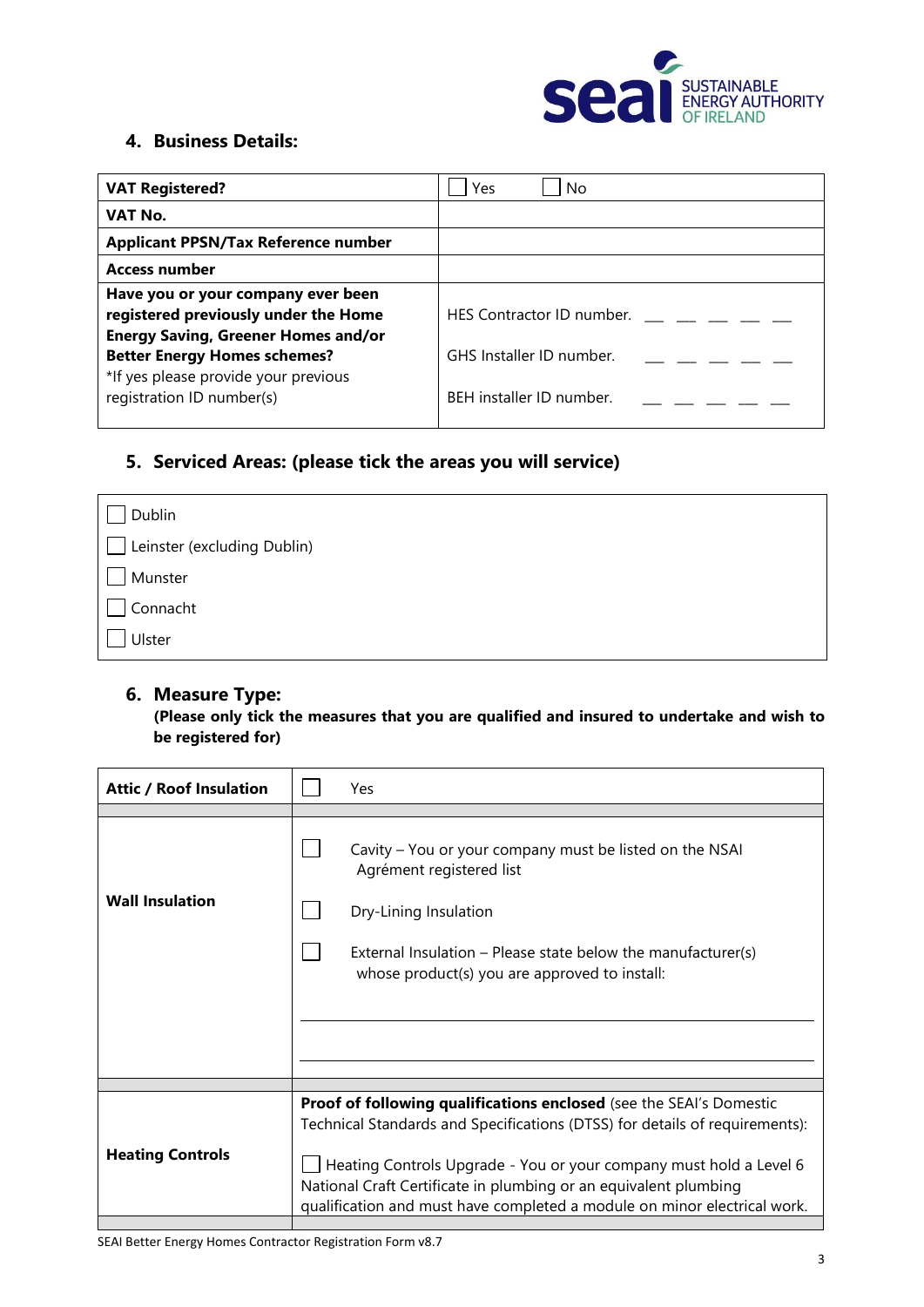

| <b>Solar Thermal</b>    | Solar Heating-You or your company must have a Fetac accredited<br>Domestic Solar Heating Installation course certificate and must provide this<br>at registration and be registered on SEAI's Renewable Installer Register.                                                                                                                                   |
|-------------------------|---------------------------------------------------------------------------------------------------------------------------------------------------------------------------------------------------------------------------------------------------------------------------------------------------------------------------------------------------------------|
|                         | Air/Ground/Water/Exhaust air to Water heat pump systems<br>Air to air heat pump systems                                                                                                                                                                                                                                                                       |
| <b>Heat Pump System</b> | Your company and nominated personnel must comply with the<br>qualifications requirements in the Domestic Technical Standards and<br>Specifications (DTSS) and provide proof of qualifications as above<br>and be registered on SEAI's Renewable Installer Register.<br>Please state below the manufacturer(s)<br>whose heat pumps you are trained to install: |
|                         |                                                                                                                                                                                                                                                                                                                                                               |

- Contractors must be qualified/ capable and competent of installing selected measures fully in accordance with the SEAI Domestic Technical Standards and Specifications, the Better Energy Homes Contractor's Code of Practice, and any other directions and guidelines issued by SEAI from time to time.
- Documents for the Better Energy Homes programme are published on the Contractor Supports page of the Web site [\(https://www.seai.ie/energy-in-business/contractor-supports/\)](https://www.seai.ie/energy-in-business/contractor-supports/). For other programmes, Contractors must ensure to follow the SEAI Domestic Technical Standards and Specifications, and any programme-specific guidelines, agreements and directions.
- By selecting a measure above, you are vouching for your ability to meet this requirement and your responsibility to ensure anyone undertaking these measures for you also meet these requirements.

## **7. Nominated Personnel:**

Please list below, in block letters, your nominated personnel, including yourself if appropriate, and specify the measure they are nominated to sign for.

I declare that:

- a) My nominated personnel, shall either complete the works or attend the site either to supervise or inspect the works and sign off on works,
- b) Only my nominated personnel will sign off the Declaration of Works Form regarding measures completed under the Better Energy Homes scheme
- c) My nominated personnel have met or exceed the technical competency requirements for the specified measure for the Better Energy Homes scheme as specified by SEAI.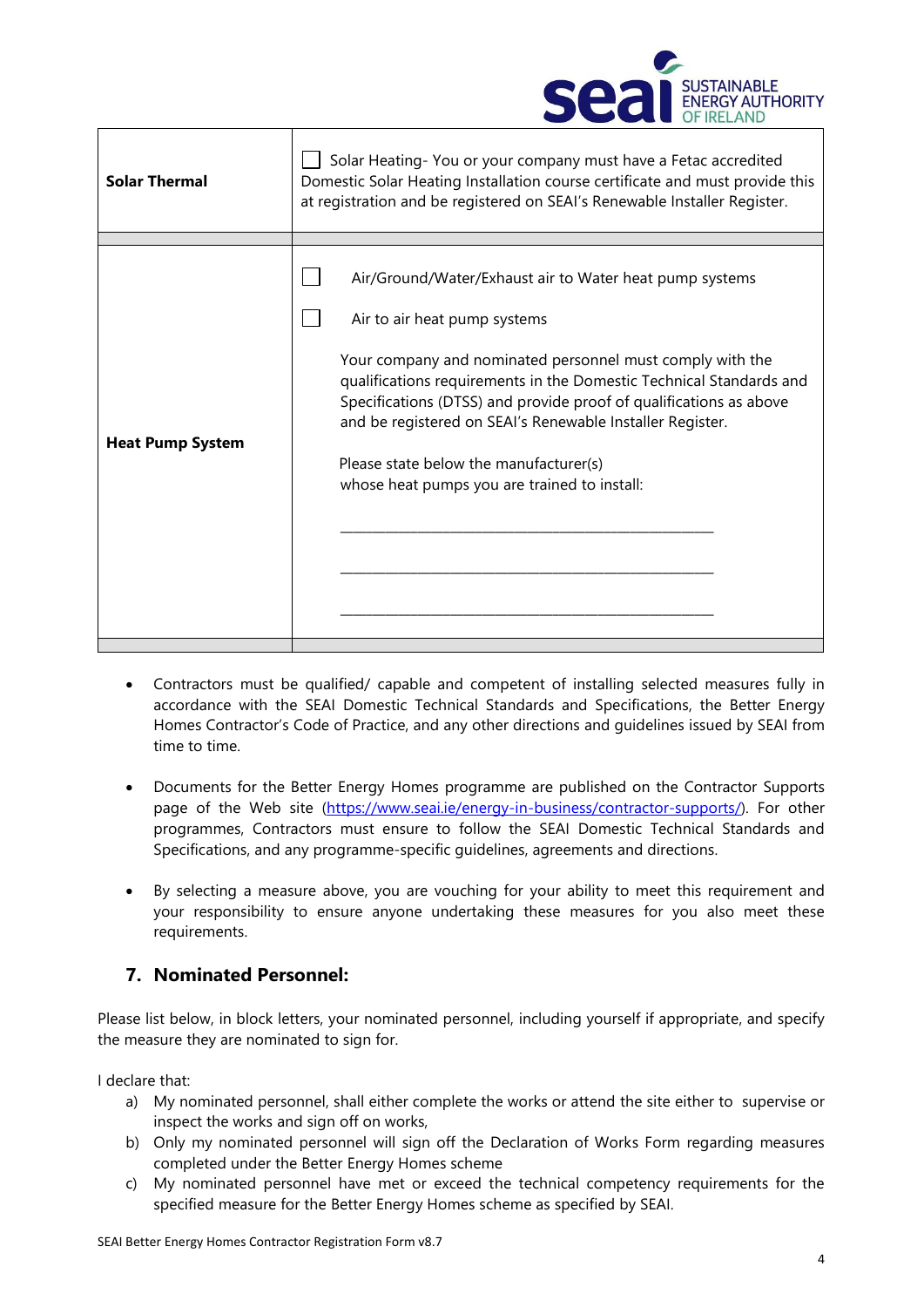

**Name: Signature: Measure(s): Mobile: Email:**

| Please use block letters (except for signature) |  |  |  |  |  |
|-------------------------------------------------|--|--|--|--|--|
|-------------------------------------------------|--|--|--|--|--|

| Name:             |        |  |
|-------------------|--------|--|
| <b>Signature:</b> |        |  |
| Measure(s):       |        |  |
| <b>Mobile:</b>    | Email: |  |

| Name:          |        |  |
|----------------|--------|--|
| Signature:     |        |  |
| Measure(s):    |        |  |
| <b>Mobile:</b> | Email: |  |

| Name:               |        |  |
|---------------------|--------|--|
| Signature:          |        |  |
| Measure(s): $\vert$ |        |  |
| <b>Mobile:</b>      | Email: |  |

| Name:           |        |  |
|-----------------|--------|--|
| Signature:      |        |  |
| Measure $(s)$ : |        |  |
| <b>Mobile:</b>  | Email: |  |

| Name:              |        |  |
|--------------------|--------|--|
| Signature:         |        |  |
| <b>Measure(s):</b> |        |  |
| <b>Mobile:</b>     | Email: |  |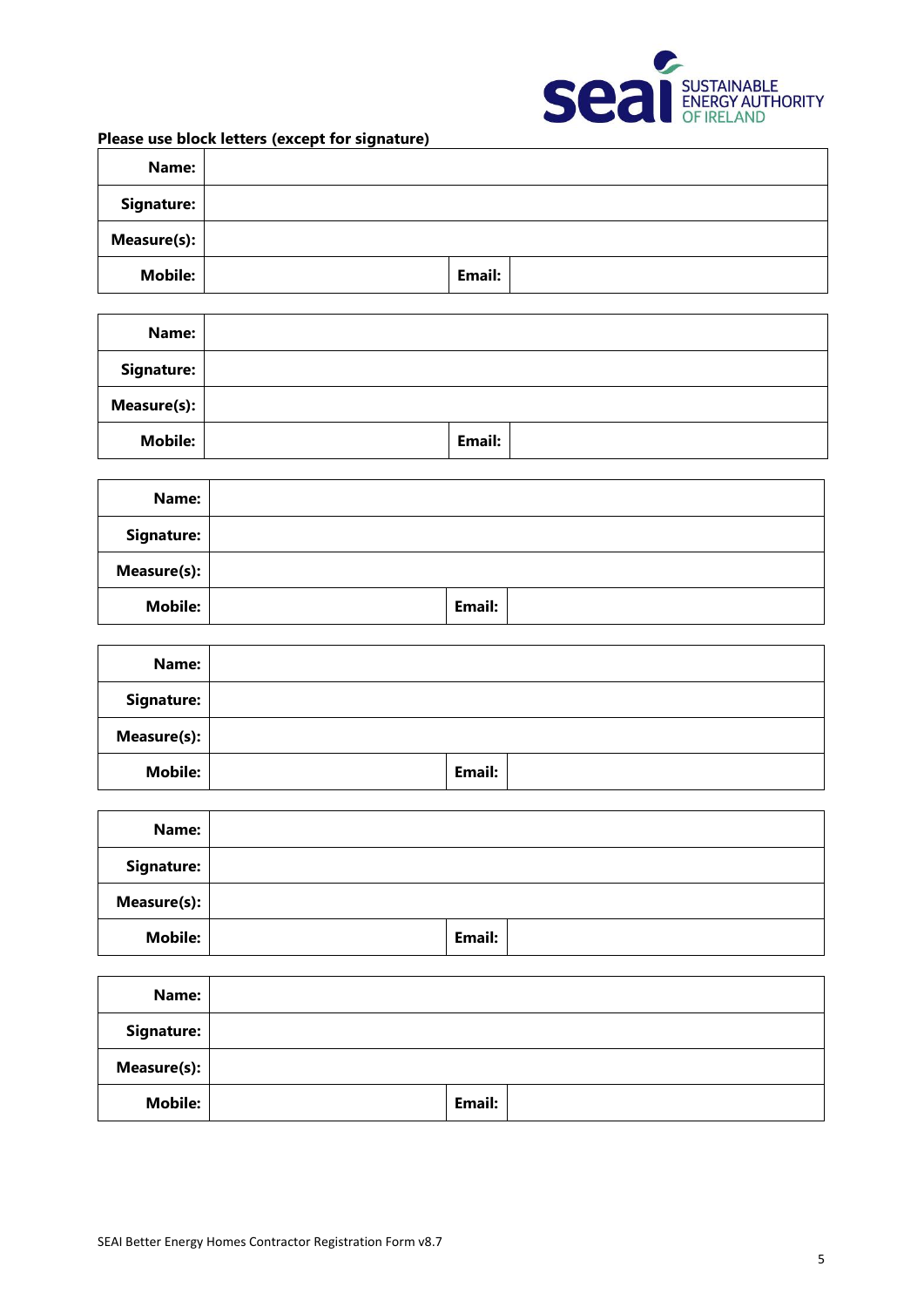

## **8. Terms and Conditions. Read carefully and sign declaration**

- 1. I, as the individual completing and executing this registration form agree to be bound by the following Terms and Conditions and subject to the disciplinary measures for breach of same (in accordance with the Better Energy Homes) scheme Quality Assurance System and Disciplinary Procedure (see www.seai.ie/betterenergyhomes). For the avoidance of doubt, where I as an individual, seek to apply for registration on behalf of a company, both the company and I will be bound by these Terms and Conditions and any disciplinary measures taken for breach of same will apply both to the company that has authorised me to apply on its behalf and to me, the individual.
- 2. I acknowledge and confirm that SEAI may also refuse an application for registration of an individual or company if such registration would result in a breach of these Terms and Conditions or if the object or effect of such registration is reasonably considered by SEAI to be the circumvention of the application, or potential application, of disciplinary measures to another individual or company
- 3. I confirm that I have reviewed and accept these Terms and Conditions for registration on the Registered Contractor List and that I will comply with these Terms and Conditions. I will also ensure that all nominated personnel on this registration form and any contractors or permitted subcontractors engaged by me to provide services under the Better Energy Homes scheme (the "Scheme") are made aware of and adhere to these Terms and Conditions. I agree that I am fully responsible for the acts and omissions of such nominated personnel, contractors or subcontractors.
- 4. I accept that my, or my nominated personnel, engaging in fraudulent or inappropriate behaviour in relation to the Scheme may result in my removal from the Registered Contractor List. I also accept that any failure by me or my nominated personnel to comply with these Terms and Conditions may result in my removal from the Registered Contractor List. This is without prejudice to any other appropriate action that SEAI may take in order to safeguard its interests and the reputation of the Scheme. I accept that fraudulent or inappropriate behaviour includes, but is not limited, to:
	- (a) signing a Declaration of Works form prior to completion of the declared works;
	- (b) in any other way enabling or facilitating me, my nominated personnel, Scheme applicants or other persons to receive payment of grant monies for works which have not been completed at the time of grant payment;
	- (c) being connected in any way with the carrying out of works under the Scheme, whether directly or indirectly (including, without limitation, as a principal, partner in, manager, director or employee of a registered contractor, or a sub-contractor to a registered contractor) during a period of deregistration, unless otherwise mandated to do so by SEAI by written instruction;
	- (d) facilitating the participation, of or provision of services by (including, without limitation, as principal, partner, manager, director, employee, sub-contractor or otherwise) a contractor, that is currently subject to deregistration, in the carrying out of Scheme works, unless otherwise mandated to do so by SEAI;
	- (e) circumventing the spirit and intent of a contractors deregistration; and
	- (f) any other behaviour which can reasonably be considered to be intended or to have the effect of circumventing the application, or potential application, of these Terms and Conditions or disciplinary measures.
- 5. I agree, where so directed, to assist SEAI and its agents in any investigations concerning fraudulent or inappropriate behaviour relating to any aspect of the scheme. I accept that failure to act on a direction from SEAI or its authorised agent or contractor to assist SEAI and to furnish information sought in this regard may result in my removal and/or the removal of my company from the Registered Contractor List.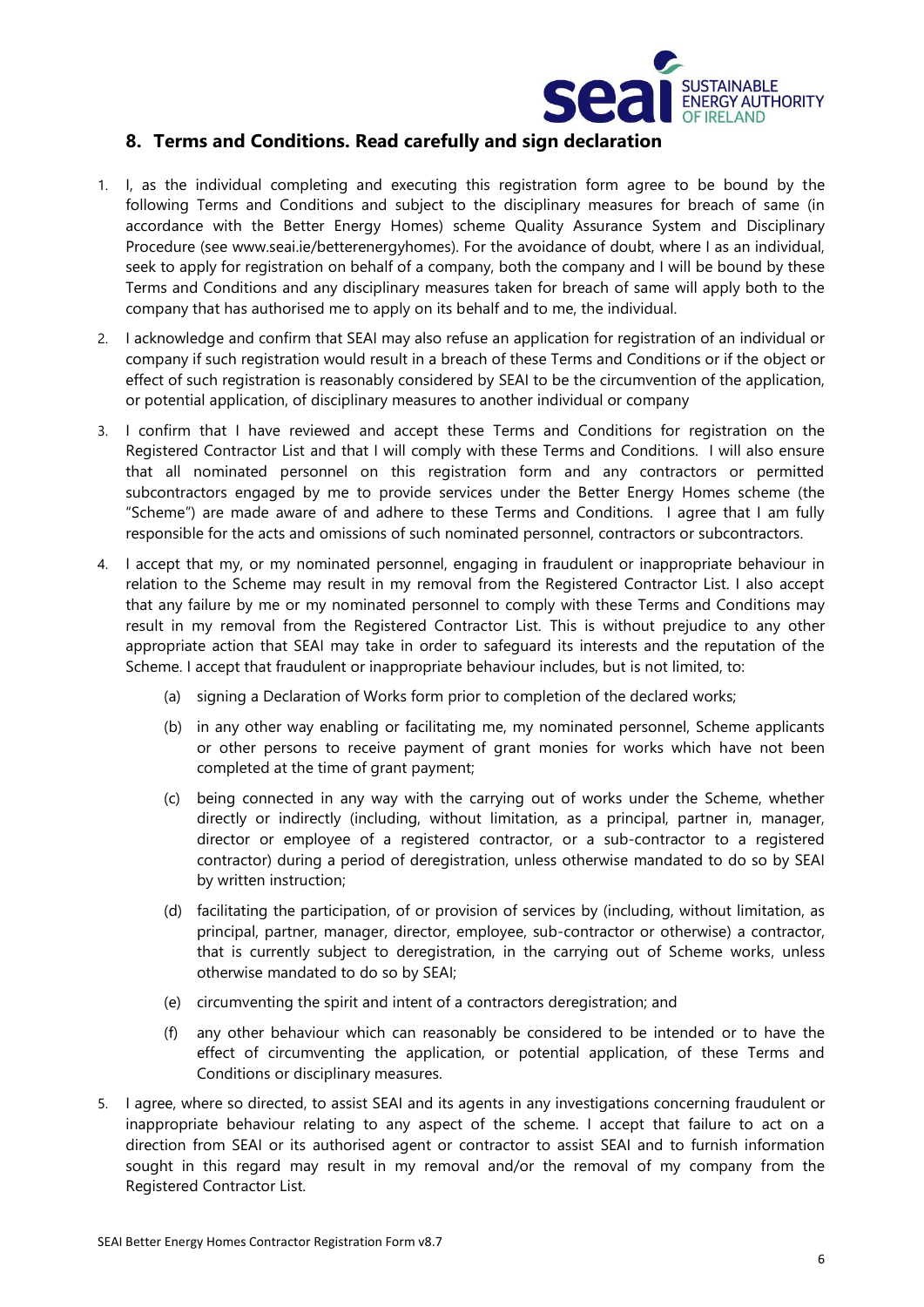

- 6. I undertake to furnish SEAI with a tax reference number and tax clearance access number for the purpose of SEAI verifying the validity of the tax clearance certificate using those numbers. The numbers shall not be used by SEAI for any other purpose. I accept that failure to have a valid tax clearance certificate shall result in my removal and/or my company's removal from the Registered Contractor List.
- 7. I undertake to maintain in place up to date Public and Products Liability, and where applicable Employers Liability Insurance each year that I am included on the Registered Contractor List and I attach SEAI's standard Declaration of Insurance form completed by my insurer to this effect. I accept that failure to furnish SEAI with this certificate on an annual basis may result in my removal and/or my company's removal from the Registered Contractor List.
- 8. I understand that in order to remain eligible under the Scheme I am required to be registered on the Registered Contractor List at **all** stages in the installation process relating to installations where I am the nominated Contractor in the grant application.
- 9. I declare that all my nominated personnel, who shall supervise and sign off on works, are competent, qualified and have the necessary training and experience to enable them to satisfactorily and safely install, or supervise the installation of, the home energy efficiency measures ("Measures") for which I apply for registration. I declare that all services will be delivered with all due skill, care and diligence using materials which are fit for purpose and of adequate quality and will only use adequately qualified personnel, including the nominated personnel, in providing the services.
- 10. I declare that all my nominated personnel, who shall either complete the works or attend the site either to supervise or inspect the works and sign off on works, have met or exceeded the technical competency requirements for the Scheme as specified by SEAI.
- 11. I accept that Measures which I or my nominated personnel install, or supervise the installation of, may, for verification or quality control purposes, be inspected by SEAI or its authorised agents or contractors and I will assist, by making myself available and/or disclosing any requested information, and co-operate with any such inspector.
- 12. I fully consent to the results of such inspections being published by SEAI or its agents or contractors and made available to the public in whatever media SEAI may at its discretion choose.
- 13. I accept that failure to act on a direction from SEAI or its authorised agent or contractor, to remedy a deficit identified as a result of an inspection may result in my removal and/or my company's removal from the Registered Contractor List. I accept that failure of a verification inspection may lead to my automatic de-registration and permanent removal from the Registered Contractor List.
- 14. I am aware that SEAI may de-register Contractors where SEAI has evidence of repeated failures on the part of Contractors or their nominated personnel to deliver quality work or give customer satisfaction. SEAI have put in place a Quality Assurance System, the key elements and processes of which are outlined in the document Quality Assurance System and Disciplinary Procedure available on [https://www.seai.ie/resources/publications/Model-Contract.pdf,](https://www.seai.ie/resources/publications/Model-Contract.pdf) which I have read and accept the terms set out therein. I understand that SEAI may publish and make public information concerning and/or my company's deregistration from the Registered Contractors List and the reasons for same.
- 15. I agree that any dispute between me and SEAI in relation to any matter in connection with the Scheme shall in the first instance be discussed between us with a view to finding a resolution. I agree that if the discussion between me and SEAI fails, the dispute may be referred by either of the parties to an independent mediator.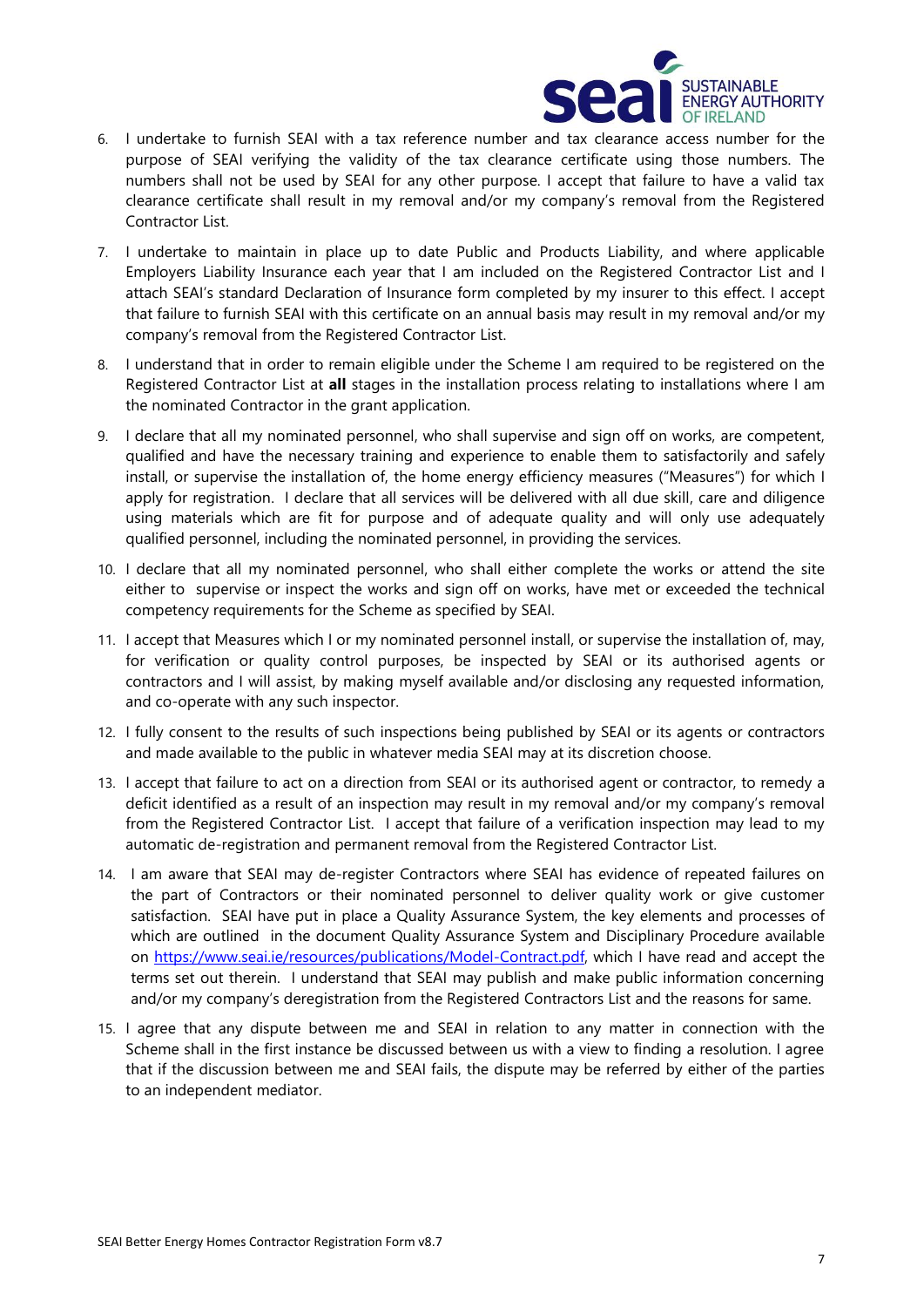

- 16. I understand that I may appeal any decision taken by SEAI in accordance with the Better Energy Homes Quality Assurance System and Disciplinary Procedure. I also understand that the above nonstatutory right of appeal is without prejudice to my rights of recourse to the Courts of Ireland.
- 17. I undertake to enter into a written contract with the homeowner prior to commencing work. I undertake that the sample SEAI contract available at <https://www.seai.ie/resources/publications/Model-Contract.pdf> or an equivalent on no less favourable terms to the homeowner will be used.
- 18. I undertake to ensure that an optimum solution is provided to the homeowner where physically and economically feasible e.g. insulating all exposed walls in the case of wall insulation or all of the roof/attic where this measure is selected. Physical feasibility refers to areas that are accessible. Economic feasibility refers only to the viability of the installation itself. Economic feasibility in this case does not refer to the ability of the homeowner to fund their portion of the capital cost of a conventional installation.
- 19. I accept that, in order to be reinstated to the list after deregistration in accordance with these Terms and Conditions, I may be required by SEAI to contribute to the costs of any re-inspections arising out of any rework declarations previously issued by SEAI or any of its agents or contractors. Furthermore I accept that I may be required by SEAI to contribute to the cost of a number (at SEAI's discretion) of inspections carried out on my installations after re-registration.
- 20. I agree to attend, or have nominated personnel attend, targeted workshops at my expense when directed by SEAI.
- 21. I undertake that the services provided by me pursuant to the Scheme will be carried out in accordance with recognised and accepted practices, acceptable industry standards, any applicable equipment installation guidelines and any relevant national and European laws and guidelines.
- 22. I undertake that the services provided by me pursuant to the Scheme will be carried out in accordance with the SEAI Domestic Technical Standards and Specifications. Furthermore, I undertake to comply with the requirements set out in the Better Energy Homes Contractor's Code of Practice, and any other directions and guidelines issued by SEAI from time to time.
- 23. I accept that SEAI's Domestic Technical Standards and Specifications, the Better Energy Homes Contractor's Code of Practice and other SEAI guidelines and directions may be updated from time to time on the SEAI website and these updated documents shall apply to me from immediate effect.
- 24. I agree to indemnify SEAI and keep SEAI indemnified from and against any losses, liabilities, demands, damages, costs, claims and expenses (including, without limitation, legal costs and expenses) awarded against or suffered, incurred or paid by SEAI which arise out of, or are consequential upon or connected with a claim made against SEAI by a homeowner relating to the Contractor's acts or omissions in installing Measures and providing services to that homeowner.
- 25. I agree to indemnify and keep indemnified SEAI from and against all costs, claims, demands, liabilities, expenses, damages or losses in accordance with the specified insurance terms for registration as a Contractor (including without limitation any direct or indirect consequential losses, loss of profit and loss of reputation, and all interest, penalties and legal and other professional costs and expenses) arising out of or in connection with my failure to obtain approvals or consents or my failure in ensuring these approvals or consents were in place as appropriate to the works.
- 26. I accept that these Terms and Conditions may be updated from time to time on the SEAI website and these updated Terms and Conditions shall apply to me and my company with immediate effect.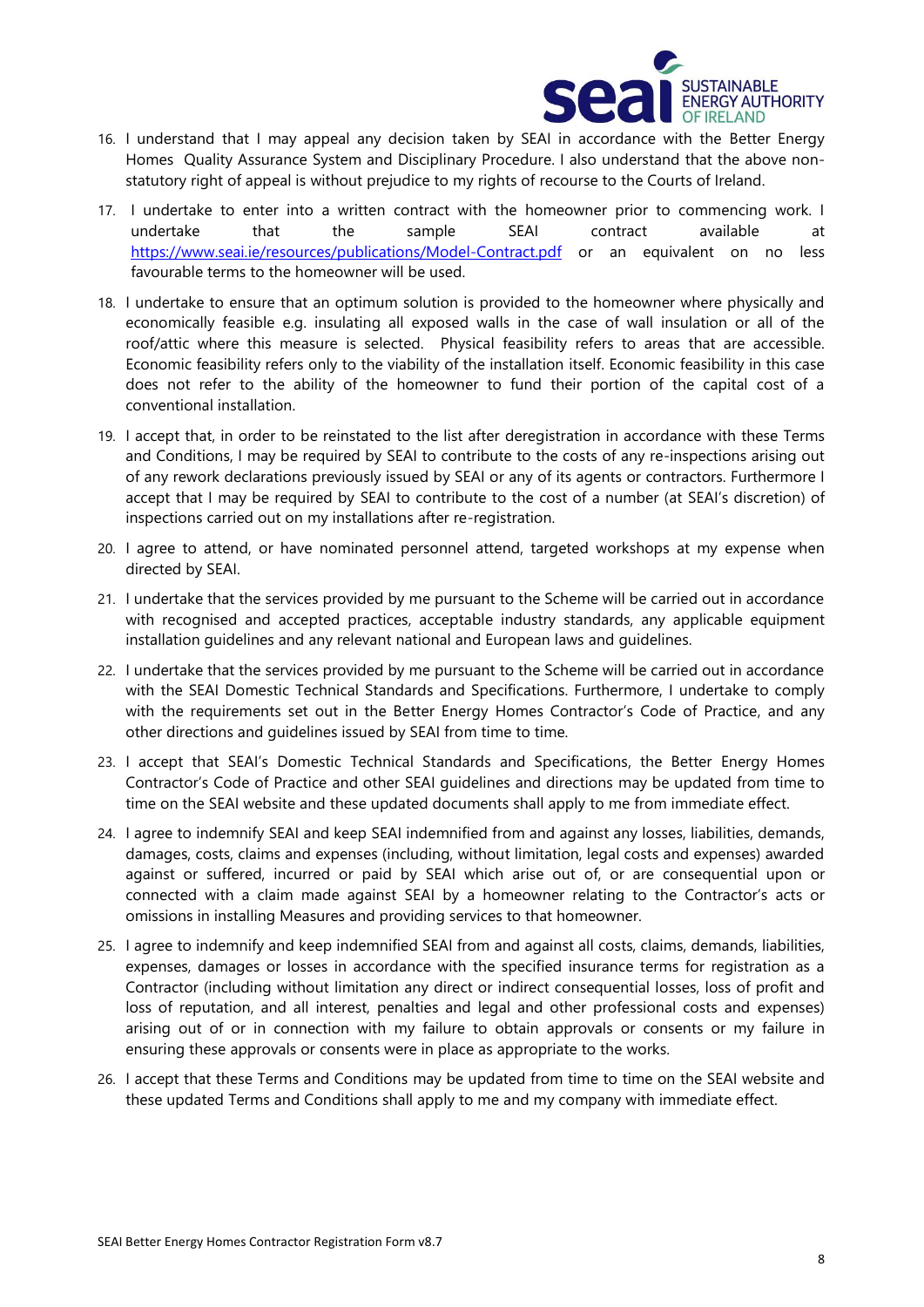

- 27. I accept that in the course of the Scheme SEAI may update the technical competency requirements for a given Measure. I agree at my own expense to update my technical competency, or that of my nominated personnel, as directed by SEAI. This may include a requirement to undertake specified accredited training for which all reasonable notice will be given.
- 28. I agree not to subcontract or contract provision of the services provided by me pursuant to the Scheme to any third parties without first obtaining the consent of the homeowner, but in any case I will not contract or subcontract provision of such services to any third party who is not a registered contractor on the Registered Contractor List for the same Measures for which I apply for registration.
- 29. I accept that in carrying out services pursuant to the Scheme that I shall not be acting in my capacity as a consumer but that I shall be acting in the course of my business.
- 30. I understand and accept that I (or my employees) will be required to give undertakings and vouch for works undertaken, where these declarations will thereafter be used by the homeowner in support of requests to SEAI for cash grant payment.

#### **I have read, understand and agree to strictly adhere to the Better Energy Homes scheme Terms and Conditions**.

| Company Name:                                |  |
|----------------------------------------------|--|
| Contractor's Signature:                      |  |
| Contractor's Name:<br>(BLOCK LETTERS PLEASE) |  |
| Date:                                        |  |

#### **Please send all completed documentation (referring to the checklist on page one) to:**

**Co Kerry**

**Better Energy Homes scheme Sustainable Energy Authority of Ireland P O Box 119 Cahirciveen**

#### **FOR OFFICE USE ONLY**

| <b>Staged</b> |                       | <b>Initialled</b> | <b>Date</b> |
|---------------|-----------------------|-------------------|-------------|
|               | Form checked          |                   |             |
| 2.            | Rejected Form Checked |                   |             |
| 3.            | Form Input            |                   |             |
| 4.            | Input audited         |                   |             |
|               | Amended/Updated       |                   |             |